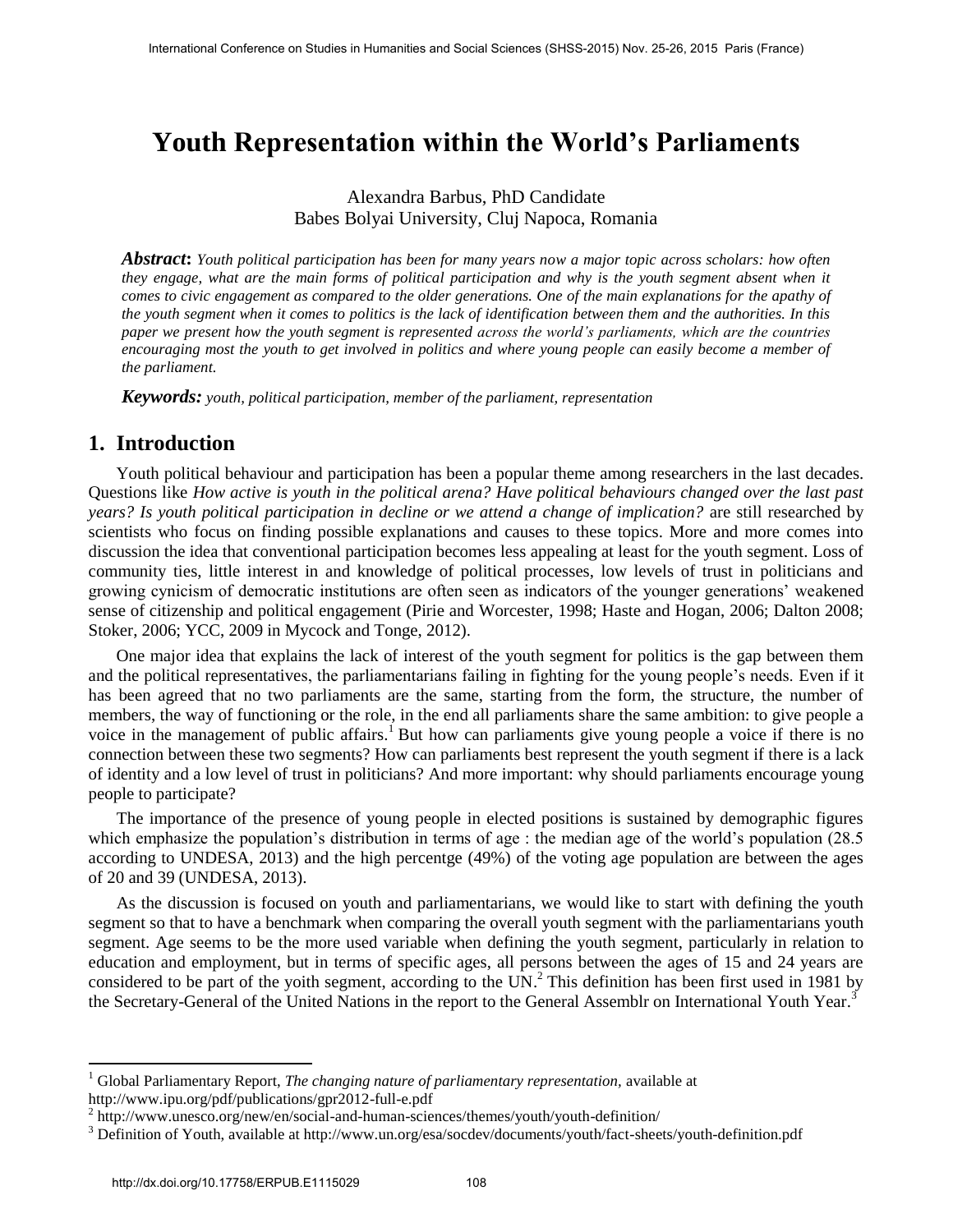On the other hand, while trying to shape the general profile of the parliamentarians some interesting figures came out: 1.65% of parliamentarians around the world are in their 20s and 11.87% are in their 30s; the average age of parliamentarians globally is 53 (50 years old for women parliamentarians); young people between 15 and 25 constitute a fifth of the world's population; in the area of political participation, in a third of countries, eligibility for national parliament starts at 25 years old or older<sup>4</sup>, thus the numbers can easily explain the existing gap between the two parts. As we can see in the table below, the 20s age range manages to exceed only the 80s and 90s age ranges, the majority of the members of the parliaments being distributed between two age ranges: the 40s and the 50s. Young people are considered to be an excluded majority (Joshi, 2014), their policy interests being overlooked. Including a higher number of young people in the structure of the parliaments could determine the increase in civic participation and active citizenship, by demonstrating that politics is open for the youth segment as well as it is open for the other segments (Bouza, 2014).

TABLE I: Parliamentarians age across the world **Age range Number %** 20s 326 1.65% 30s 2,348 11.87% 40s 4,990 25.22% 50s 6,552 33.12% 60s 4,286 21.67% 70s 1,071 5.41% 80s 188 0.95% 90s 21 0.11% **Total 19,782 100%**

The level of data availablity in terms of the age of parliamentarians is very limited, thus the below analysis aims to provide an overview which could represent the starting point of some more detailed analyses.

Source: Source: Inter-Parliamentary Union, 2011

If we consider the geographical regions, a significant difference in terms of average age is registered for the sub-Sharan Africa states which have the smallest average age of parliamentarians of only 49, as compared to the Arab States and Asia, which are situated in the opposite corner with an average age of 55.

The structure of the parliaments represent another important variable as the Upper chambers of the bicameral parliaments are more rigid when it comes to young members: in the unicameral parliaments where the average age is 50 (with a minumum of 20 and a maximum of 90), and the bicameral parliaments where for the Lower chambers we have an average age of 52 (with a minimum of 21 and a maximum of 93) and for the Uppper chambers we have an average age of 59 (with a minimum of 28 and a maximum of 95).



Fig. 1: Average vs. Minimum vs. Maximum age across world's parliaments Source: Source: Inter-Parliamentary Union, 2011

 $\overline{a}$ 

<sup>4</sup> http://www.un.org/esa/socdev/documents/youth/fact-sheets/youth-political-participation.pdf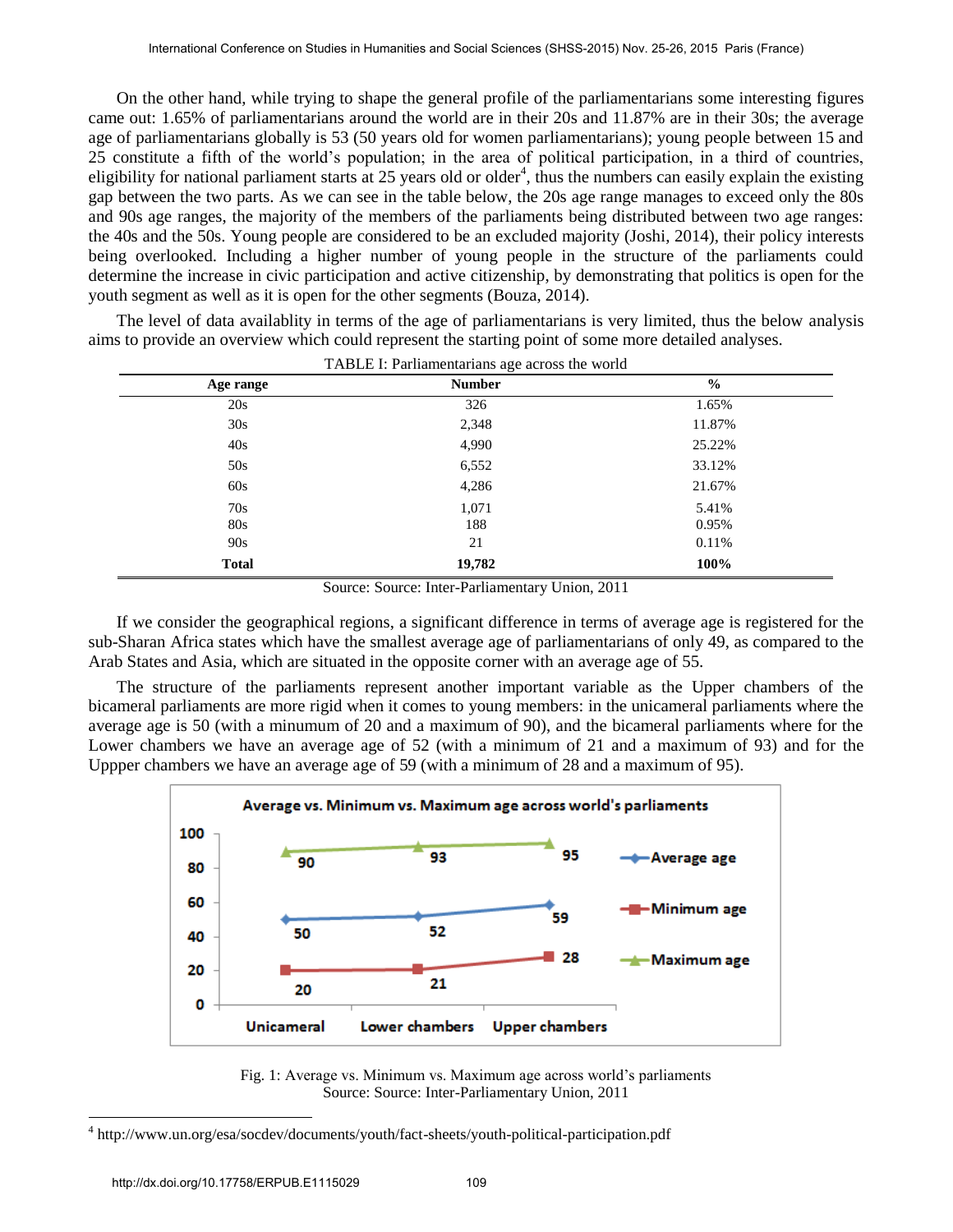At an European level, the average age of parliamentarians is 53, with Malta and Ukraine registering the most interesting figures. If we consider the youngest and the oldest members of the parliament, we have to mention that Sweden has a MP of only 19 years and UK has a MP of 98 years.



Fig. 2: Average age of European parliamentarians Source: Source: Inter-Parliamentary Union, 2011

The above chart becomes more interesting if we take into consideration the definition of the youth segment offered by the United Nations (which cannot be used in the parliamentarians context as we saw already due to the average age and to the common practice) and the definition used by the Inter-Parliamentary Union which applies the 45 years threshold for defining a member as young. By using different thresholds (30, 40 and 45), three different rankings can be differentiated:

- "When "young" is defined as under 30, only one country, Norway, breaks the 10 per cent barrier. Two thirds of single and lower houses of parliament have 2 per cent or fewer young parliamentarians. All upper houses have less than 6 per cent, with three quarters electing no young parliamentarians at all.
- When "young" is defined as under 40, the proportion of young parliamentarians increases slightly. Leading countries are San Marino and Denmark for single and lower chambers, and Kenya and Belgium for upper houses. About half of all single and lower chambers have between 10 and 20 per cent young legislators. Upper houses fare less well, with the vast majority scoring below 10 per cent.
- When "young" is defined as under 45, some States show substantial progress, most notably the Netherlands with more than 60 per cent young parliamentarians in the lower house. Indeed, more than one third of the single and lower chambers examined in the report had more than 30 per cent young people in parliament. Upper houses perform less well, however, with the top countries, like Belgium and Kenya, electing only half as many young representatives."<sup>5</sup>

The table below presents the top 20 countries with parliamentarians under 30 years:

 $\ddot{\phantom{a}}$ 

<sup>5</sup> Inter-Parliamentary Union, *Youth participation in national parliaments,* available at: http://www.ipu.org/pdf/publications/youth\_en.pdf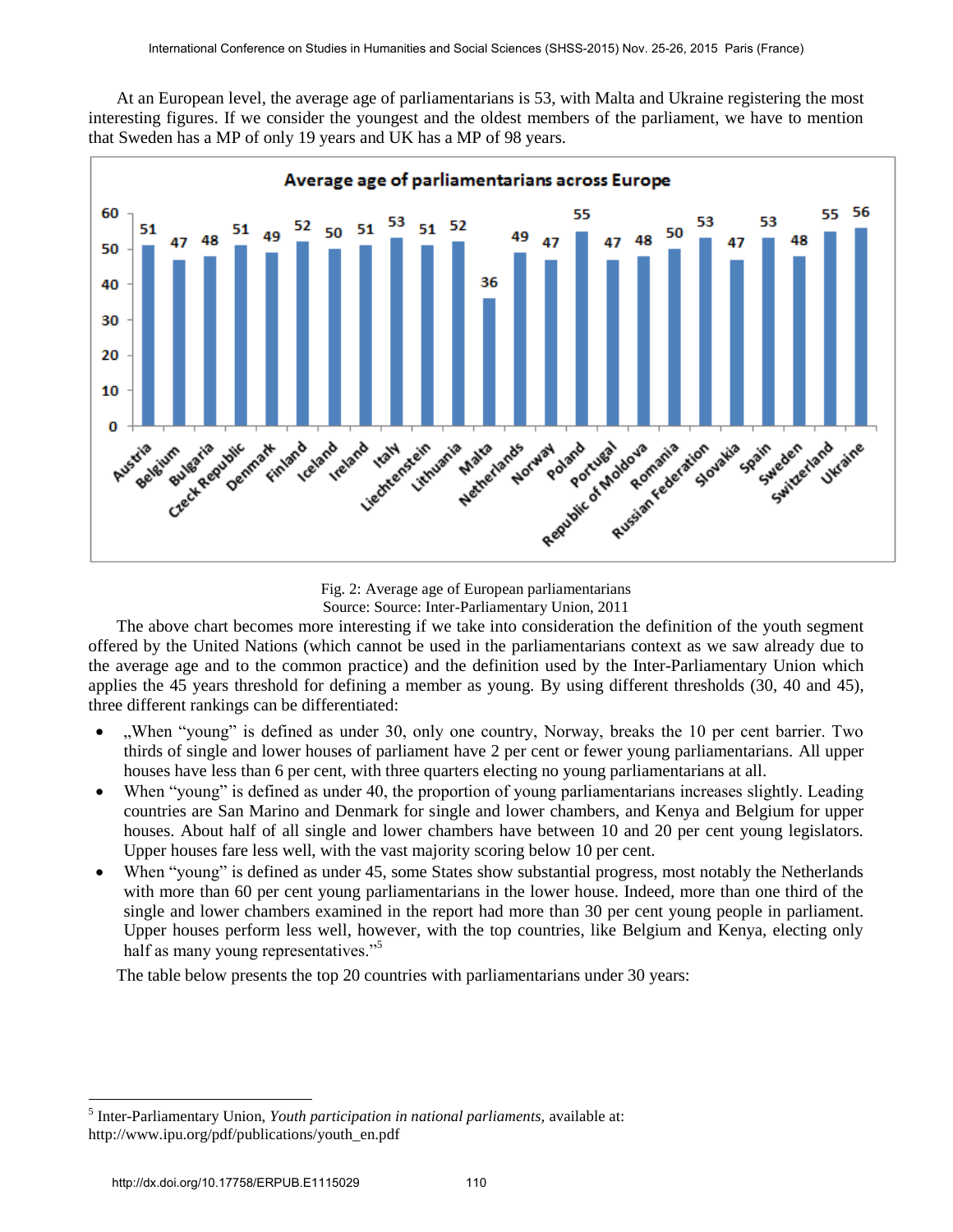| Rank | $\frac{6}{9}$ | Country                |
|------|---------------|------------------------|
|      | 10.1          | Norway                 |
| 2    | 9.0           | Denmark                |
| 3    | 6.0           | Cuba                   |
| 4    | 5.8           | Chile                  |
| 5    | 5.6           | Slovenia               |
| 6    | 4.8           | Serbia                 |
| 7    | 4.7           | Canada                 |
| 8    | 4.4           | Austria                |
| 9    | 3.7           | Sweden                 |
| 10   | 3.6           | Andorra                |
| 11   | 3.3           | Luxembourg             |
| 12   | 3.2           | Iceland                |
| 13   | 3.0           | Zimbabwe               |
| 14   | 2.9           | Indonesia              |
| 15   | 2.8           | South Africa           |
| 16   | 2.6           | Germany                |
| 17   | 2.5           | Paraguay               |
| 18   | 2.4           | Bosnia and Herzegovina |
| 19   | 2.2           | India                  |
| 20   | 2.0           | Belgium                |

| TABLE II: Top 20 countries with higher % of MPs under 30 years |  |  |
|----------------------------------------------------------------|--|--|
|                                                                |  |  |

Source: Source: Inter-Parliamentary Union, 2011

While voting is considered to be the key political right and form of participation, recent discussions and debates have emphasized the importance of the equal access to decision making positions, thus alternative forms of participation needs to be considered. As it has already been proved that the youth segment is more likely to embrace new forms of participation, the lack of identification with the political representatives will remain a major issue for the legitimacy degree of the members of the parliament as long as the age discrepancies between the two groups remain as high as we presented above.

## **2. References**

- [1] Bouza, Luis. 2014, Addressing youth absenteism in European elections. Stockholm: International IDEA and European Youth Forum
- [2] [Dalton, R.J., 2008, Citizenship Norms and the Expansion of Political Participation. Political Studies, 56 \(1\), pp.76-98](http://dx.doi.org/10.1111/j.1467-9248.2007.00718.x) <http://dx.doi.org/10.1111/j.1467-9248.2007.00718.x>
- [3] Definition of Youth, available at<http://www.un.org/esa/socdev/documents/youth/fact-sheets/youth-definition.pdf>
- [4] Global Parliamentary Report, The changing nature of parliamentary representation, available at <http://www.ipu.org/pdf/publications/gpr2012-full-e.pdf>
- [5] [Haste, H. and Hogan, A., 2006. Beyond conventional civic participation, beyond the moral-political divide: young](http://dx.doi.org/10.1080/03057240601012238)  [people and contemporary debates about citizenship. Journal of Moral Education, 35\(4\), pp. 473-493.](http://dx.doi.org/10.1080/03057240601012238)  <http://dx.doi.org/10.1080/03057240601012238>
- [6] Inter-Parliamentary Union, Youth participation in national parliaments, available at: [http://www.ipu.org/pdf/publications/youth\\_en.pdf](http://www.ipu.org/pdf/publications/youth_en.pdf)
- [7] [Joshi, Devin, K. 2014, The inclusion of younger age cohorts in Asian parliaments: Do electoral systems make a](http://dx.doi.org/10.1080/00344893.2013.775960)  [difference?, Representation 49 \(1\): 1-16](http://dx.doi.org/10.1080/00344893.2013.775960) <http://dx.doi.org/10.1080/00344893.2013.775960>
- [8] Pirie, M. and Worcester, R.M., 1998. The Millennium Generation. London: Adam Smith Institute.
- [9] [Stoker, G., 2006. Explaining Political Disenchantment: Finding Pathways to Democratic Renewal. The Political](http://dx.doi.org/10.1111/j.1467-923X.2006.00761.x)  [Quarterly, 77\(2\), pp.184-194.](http://dx.doi.org/10.1111/j.1467-923X.2006.00761.x)

<http://dx.doi.org/10.1111/j.1467-923X.2006.00761.x>

- [10]UNDESA. 2013. World population prospects: The 2012 revision. New York: United Nations Office of Development and Social Affairs.
- [11]YCC (Youth Citizenship Commission), 2009. Old Enough to Make a Mark? Should the Voting Age be Lowered to 16? Making the Connection? Building Youth Citizenship in the UK. London: YCC.